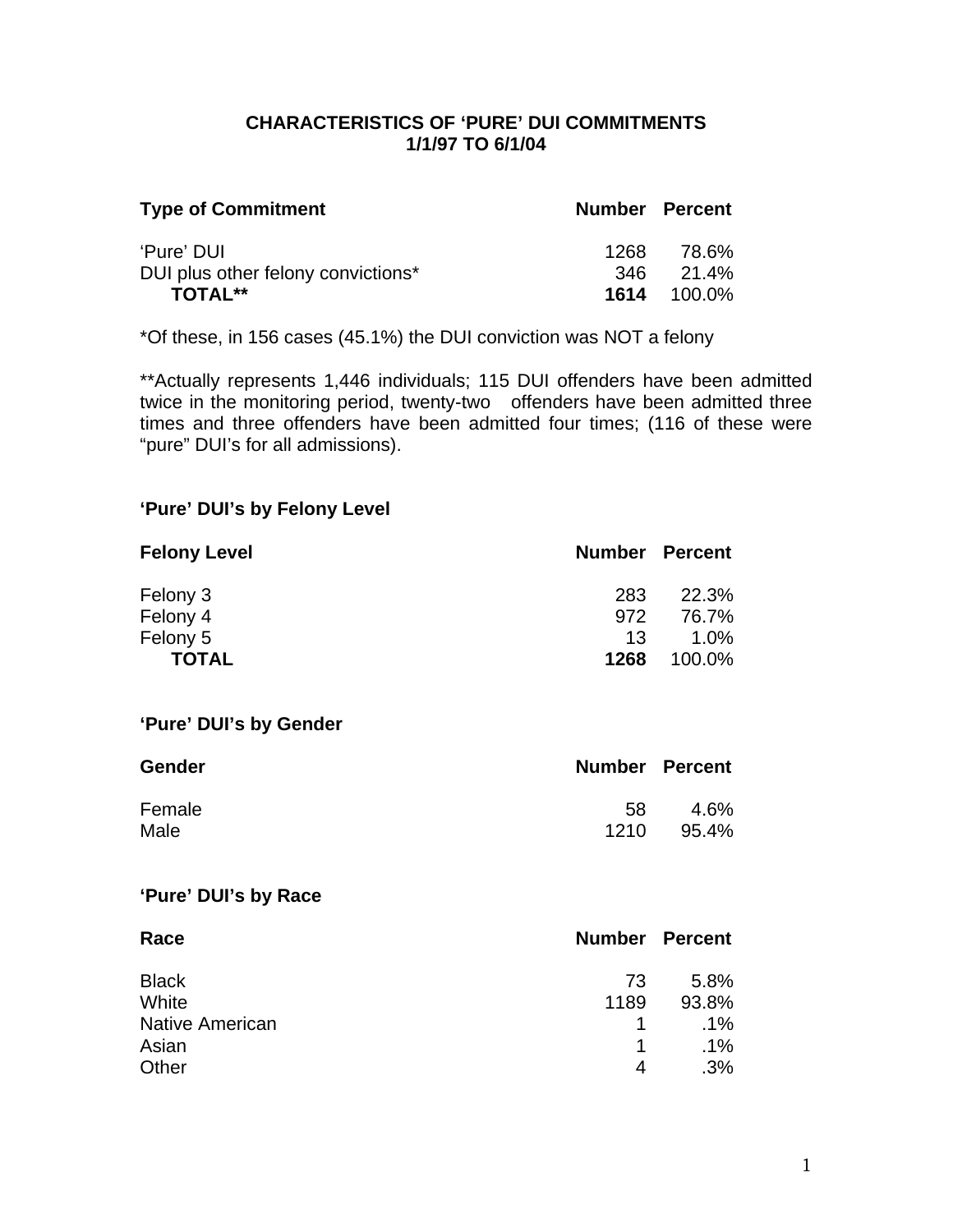# **'Pure' DUI's by Age at Commitment**

| <b>Age at Commitment</b> | <b>Number</b> | <b>Percent</b> |
|--------------------------|---------------|----------------|
| 25 and under             | 64            | 5.0%           |
| 26 to 30                 | 185           | 14.6%          |
| 31 to 35                 | 245           | 19.3%          |
| 36 to 40                 | 316           | 24.9%          |
| 41 to 45                 | 264           | 20.8%          |
| 46 to 50                 | 121           | 9.5%           |
| Over 50                  | 73            | 5.8%           |

| Range = $19$ to $77$ | Median = $38$ |
|----------------------|---------------|
| Mean $= 37.8$        | Mode $= 38$   |

# **'Pure' DUI'S by Security Classification**

| <b>Security Level</b>                | <b>Number Percent</b> |          |
|--------------------------------------|-----------------------|----------|
| Level 1-A                            | 69                    | $5.4\%$  |
| Level 1-B                            | 955                   | 75.3%    |
| Level 2                              | 136                   | $10.7\%$ |
| Level $3^*$                          | 108                   | 8.5%     |
| *Includes inmates still in reception |                       |          |

## **'Pure' DUI's by County of Commitment**

| <b>County of Commitment</b> | <b>Number</b> | <b>Percent</b> |
|-----------------------------|---------------|----------------|
| Summit                      | 101           | 8.0%           |
| Cuyahoga                    | 99            | 7.8%           |
| <b>Stark</b>                | 87            | 6.9%           |
| Hamilton                    | 75            | 5.9%           |
| Franklin                    | 72            | 5.7%           |
| Lorain                      | 58            | 4.6%           |
| Clermont                    | 47            | 3.7%           |
| <b>Butler</b>               | 46            | 3.6%           |
| Lake                        | 36            | 2.8%           |
| Warren                      | 30            | 2.4%           |
| Portage                     | 30            | 2.4%           |
| <b>All Other Counties</b>   | 587           | 46.3%          |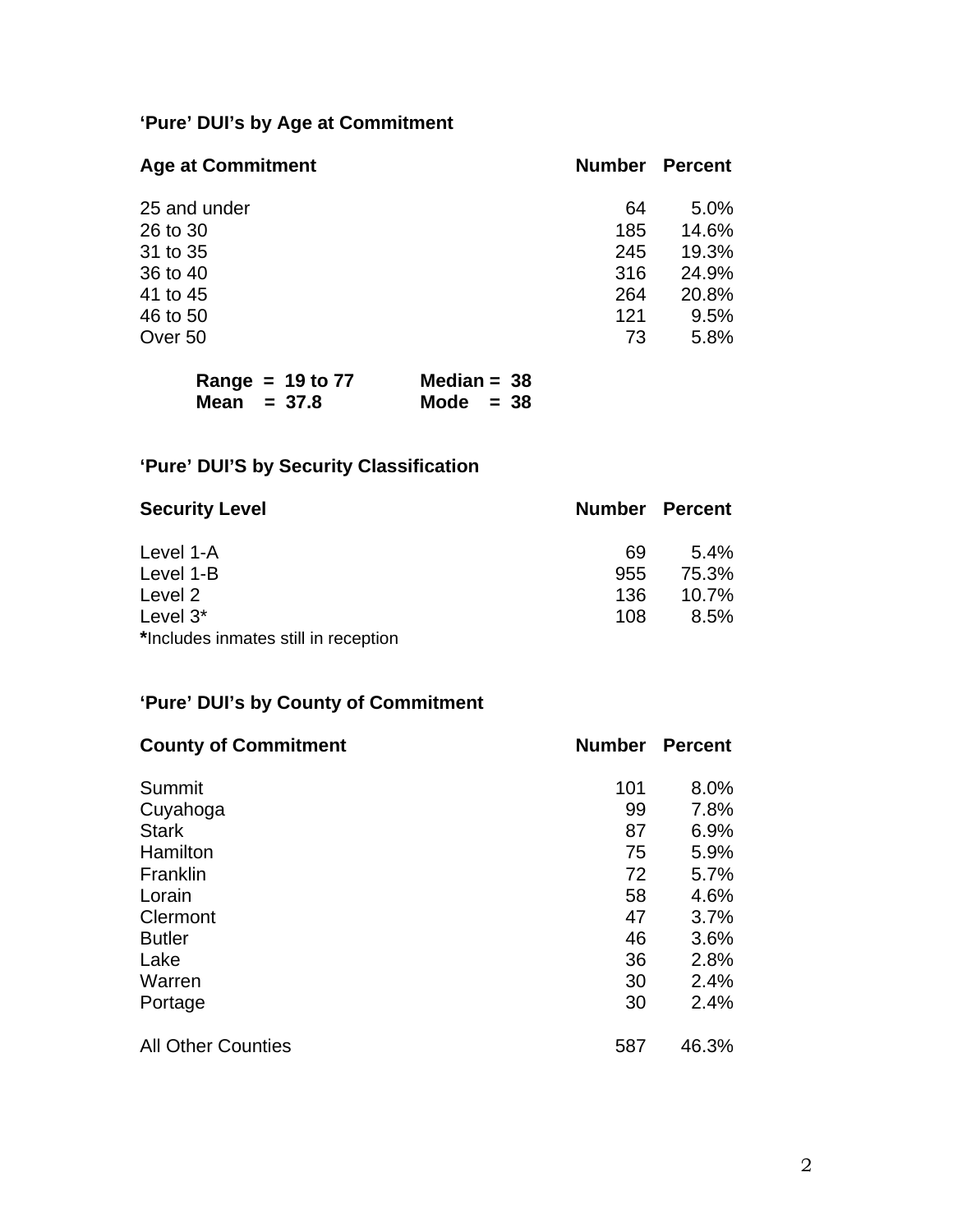### **'Pure' DUI's by Current Status**

| <b>Current Status</b>                                                             | <b>Number</b> | <b>Percent</b> |
|-----------------------------------------------------------------------------------|---------------|----------------|
| <b>Currently Incarcerated</b>                                                     | 247           | 19.5%          |
| <b>Judicial Release</b>                                                           | 199           | 15.7%          |
| <b>Released under PRC</b>                                                         | 606           | 47.8%          |
| Released to Appeal Bond                                                           | 4             | .3%            |
| <b>Furlough (Transitional Control)</b>                                            | 36            | 2.8%           |
| <b>Vacated Sentence</b>                                                           | 10            | $.8\%$         |
| <b>Court Order</b>                                                                | 10            | $.8\%$         |
| Death of Inmate                                                                   | 5             | $.4\%$         |
| Released at Expiration of Prison Term <sup>*</sup>                                | 151           | 11.9%          |
| *Released without post release control: of the OG releases in 2004. GE were evoir |               |                |

\*Released without post-release control; of the 96 releases in 2004, 65 were expiration of prison term (67.7%), compared with eleven inmates released onto PRC (eight of whom had successfully completed the IPP sentence reduction program).

### **'Pure' DUI's by Length of Sentence (in months)**

| <b>Length of Sentence</b>           | <b>Number Percent</b> |       |
|-------------------------------------|-----------------------|-------|
| Two Months (mandatory sentence)     | 25                    | 2.0%  |
| Three to Six months                 | 180                   | 14.2% |
| Seven to Eleven months              | 147                   | 11.6% |
| Twelve months                       | 361                   | 28.5% |
| Thirteen to Seventeen months        | 138                   | 10.9% |
| Eighteen months                     | 111                   | 8.8%  |
| Nineteen to Twenty-four Months      | 147                   | 11.6% |
| <b>Twenty-five to Thirty Months</b> | 57                    | 4.5%  |
| Thirty-one to Thirty-five Months    | 0                     |       |
| Thirty-six months                   | 60                    | 4.7%  |
| Forty-eight to Fifty-nine Months    | 28                    | 2.2%  |
| <b>Sixty Months</b>                 | 14                    | 1.1%  |

| Mode | $= 12$ months        |
|------|----------------------|
|      | Median $= 12$ months |

**Mean = 16.1 months** 

### **'Pure' DUI's by Number of Prior Incarcerations**

| <b>Number of Prior Incarcerations</b> |     | <b>Number Percent</b> |
|---------------------------------------|-----|-----------------------|
| <b>None</b>                           | 750 | 59.1%                 |
| One                                   | 293 | 23.1%                 |
| Two                                   | 135 | 10.6%                 |
| Three or more                         | 90. | <b>7.1%</b>           |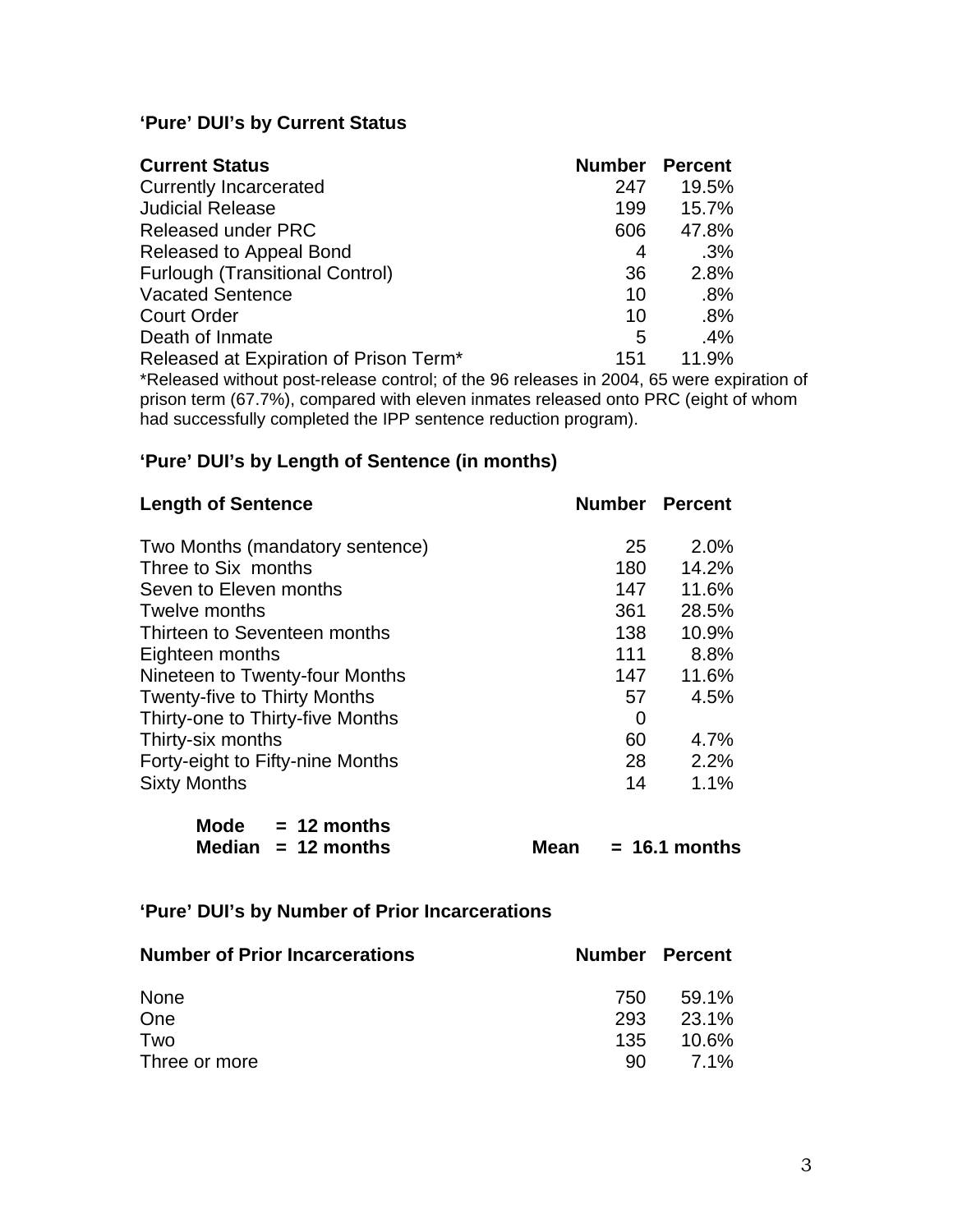### **'Pure' DUI's Currently Incarcerated by Parent Institution\* (6/1/04)**

|                                                       |                           |                | # in           |
|-------------------------------------------------------|---------------------------|----------------|----------------|
| <b>Institution</b>                                    | <b>Number</b>             | <b>Percent</b> | Camp           |
| <b>Allen Correctional Institution</b>                 | 5                         | 2.0%           |                |
| <b>Belmont Correctional Institution</b>               | 8                         | 3.2%           | 1              |
| <b>Chillicothe Correctional Institution</b>           | 16                        | 6.5%           |                |
| <b>Corrections Reception Center</b>                   | 11                        | 4.5%           |                |
| <b>Franklin Pre-Release Center</b>                    | 3                         | 1.2%           |                |
| <b>Grafton Correctional Institution</b>               | 4                         | 1.6%           |                |
| <b>Hocking Correctional Institution</b>               | $\overline{c}$            | .8%            |                |
| <b>Lake Erie Correctional Institution</b>             | 3                         | 1.2%           |                |
| <b>Lebanon Correctional Institution</b>               | 3                         | 1.2%           | 3              |
| <b>London Correctional Institution</b>                | 8                         | 3.2%           |                |
| <b>Lorain Correctional Institution</b>                | 14                        | 5.7%           |                |
| <b>Madison Correctional Institution</b>               | $\ensuremath{\mathsf{3}}$ | 1.2%           |                |
| <b>Mansfield Correctional Institution</b>             | 5                         | 2.0%           | $\overline{4}$ |
| <b>Marion Correctional Institution</b>                | $\overline{2}$            | .8%            |                |
| <b>Noble Correctional Institution</b>                 | $\overline{7}$            | 2.8%           |                |
| <b>North Central Correctional Institution</b>         | $\overline{7}$            | 2.8%           |                |
| <b>North Coast Correctional Treatment Facility</b>    | 118                       | 47.8%          |                |
| <b>Northeast Pre-Release Center</b>                   | 4                         | 1.6%           |                |
| Ohio Reformatory for Women                            | 5                         | 2.0%           | 1**            |
| <b>Ohio State Penitentiary</b>                        | 1                         | .4%            | 1              |
| <b>Pickaway Correctional Institution</b>              | 9                         | 3.6%           |                |
| <b>Richland Correctional Institution</b>              | 1                         | .4%            |                |
| <b>Ross Correctional Institution</b>                  | 3                         | 1.2%           | 3              |
| Southeastern Correctional Institution                 | $\overline{2}$            | .8%            |                |
| <b>Toledo Correctional Institution</b>                | 1                         | .4%            | 1              |
| <b>Trumbull Correctional Institution</b><br>$N = 247$ | 1                         | .4%            |                |
| $**$ $\sim$ $-$<br>المستنقص المكافئة والمستقصات       |                           |                |                |

\*Includes inmates out to court \*\* Camp Meridian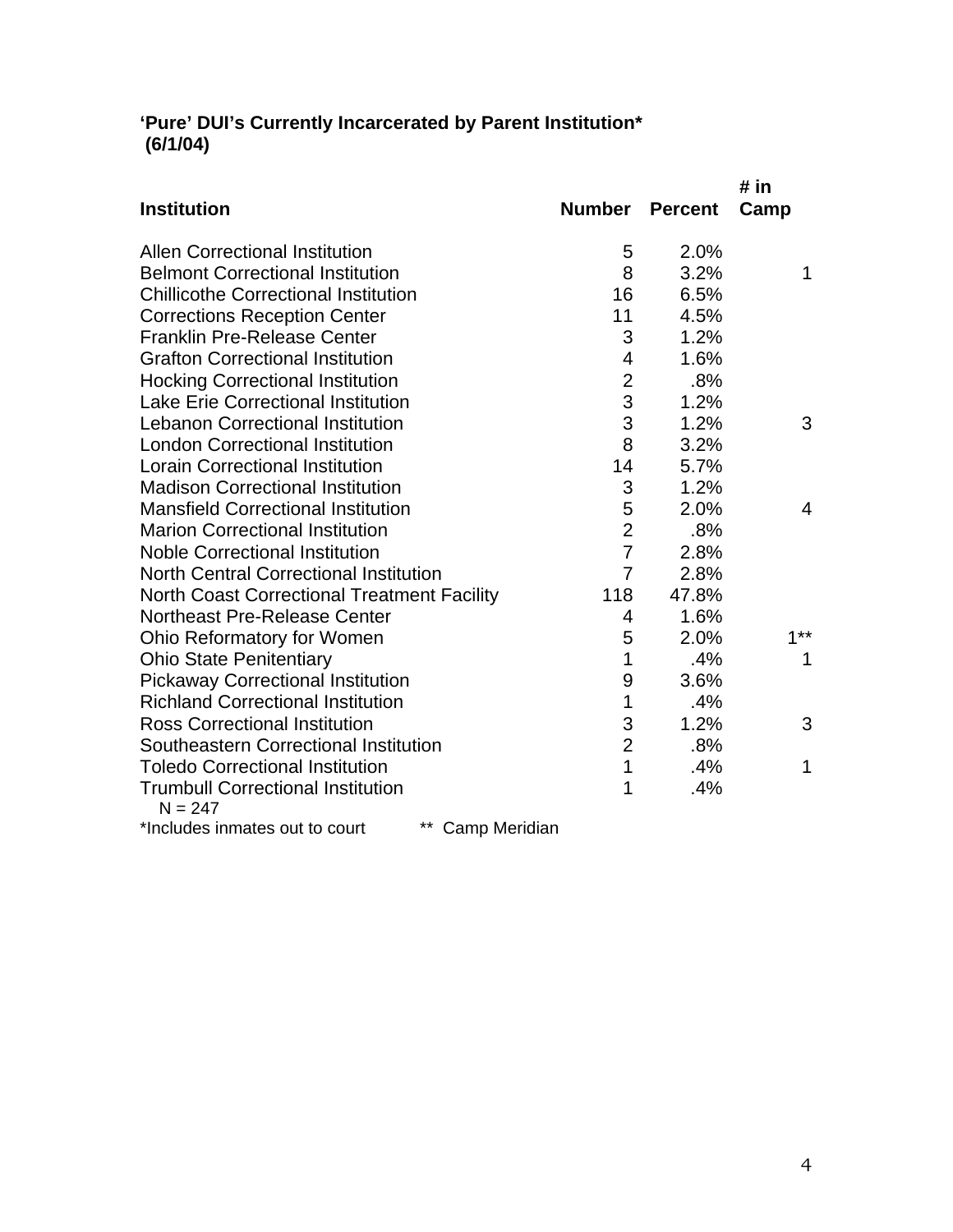### **'PURE' DUI OFFENDERS COMPARISON OF SELECTED RELEASE TYPES DEMOGRAPHICS AND TIME SERVED/TIME SAVED VARIABLES 6/1/04**

| <b>Variables</b>                                                      | <b>Release Types</b>        |                         |                                            |                              |                            |              |  |
|-----------------------------------------------------------------------|-----------------------------|-------------------------|--------------------------------------------|------------------------------|----------------------------|--------------|--|
|                                                                       |                             | Post-Release<br>Control | <b>IPP</b> with<br>Post-Release<br>Control |                              | <b>Judicial</b><br>Release |              |  |
|                                                                       | N                           | $\frac{9}{6}$ *         | N                                          | $\%$ *                       | $\mathsf{N}$               | $\%$ *       |  |
| <b>Total</b>                                                          | 405                         |                         | 199                                        |                              | 199                        |              |  |
| Race:<br>White<br>African-American<br><b>Native American</b><br>Other | 384<br>19<br>$\overline{2}$ | 94.8<br>4.7<br>.5       | 190<br>6<br>1<br>$\overline{2}$            | 95.5<br>3.0<br>$.5\,$<br>1.0 | 190<br>9                   | 95.5<br>4.5  |  |
| Gender:<br>Male<br>Female                                             | 393<br>12                   | 97.0<br>3.0             | 199                                        | 100                          | 177<br>22                  | 88.9<br>11.1 |  |
| Age:<br>Mean<br>Median<br>Range                                       | 37.6<br>37.0<br>20-63       |                         | 37.8<br>38.5<br>$21 - 65$                  |                              | 37.0<br>37.0<br>21-69      |              |  |
| <b>Commitment County:</b><br>Major Urban**<br><b>All Others</b>       | 185<br>220                  | 45.7<br>54.3            | 68<br>131                                  | 34.2<br>65.8                 | 62<br>137                  | 31.2<br>68.8 |  |

\*Column totals = 100%

\*\*Cuyahoga, Franklin, Hamilton, Lucas, Montgomery, Stark and Summit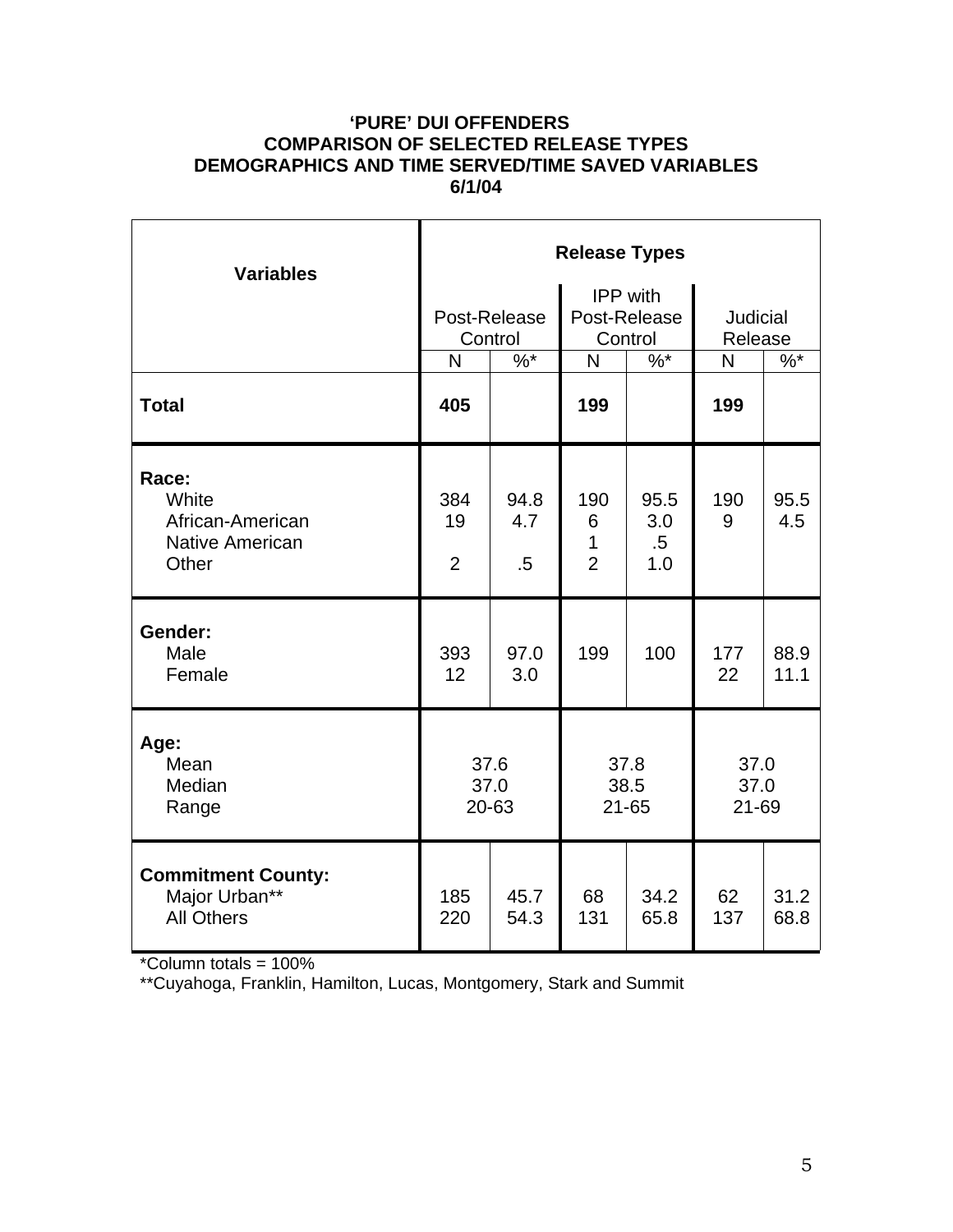|                                                                                        | <b>Release Types</b>     |                              |                                            |                            |                            |                            |  |
|----------------------------------------------------------------------------------------|--------------------------|------------------------------|--------------------------------------------|----------------------------|----------------------------|----------------------------|--|
| <b>Variables</b>                                                                       | Post-Release<br>Control  |                              | <b>IPP</b> with<br>Post-Release<br>Control |                            | Judicial<br>Release        |                            |  |
|                                                                                        | $\overline{\mathsf{N}}$  | $\frac{0}{0}$                | N                                          | $\frac{0}{0}$              | N                          | $\%$                       |  |
| <b>Sentence Length:</b><br>Mean<br>Median<br>Range                                     | 10.8<br>12.0<br>$2 - 36$ |                              | 18.4<br>15.0<br>$6 - 48$                   |                            | 17.1<br>15.0<br>$2 - 60$   |                            |  |
| <b>Number of Priors:</b><br><b>None</b><br>One<br>Two<br>Three or More                 | 223<br>99<br>42<br>42    | 55.1<br>24.2<br>10.4<br>10.4 | 133<br>50<br>13<br>3                       | 66.8<br>25.1<br>6.5<br>1.5 | 136<br>36<br>18<br>9       | 68.3<br>18.1<br>9.0<br>4.5 |  |
| <b>Time Served (Months):</b><br>Mean<br>Median<br>Range                                | 8.5<br>7.8<br>$0 - 44.7$ |                              | 5.5<br>5.0<br>4.0-19.8                     |                            | 5.0<br>3.4<br>$.3 - 28.7$  |                            |  |
| <b>Time Saved through Early</b><br><b>Release (Months):</b><br>Mean<br>Median<br>Range | N/A                      |                              | 11.8<br>7.5<br>$0 - 42.5$                  |                            | 11.5<br>9.2<br>$.2 - 48.8$ |                            |  |

 $*$ Column totals = 100%